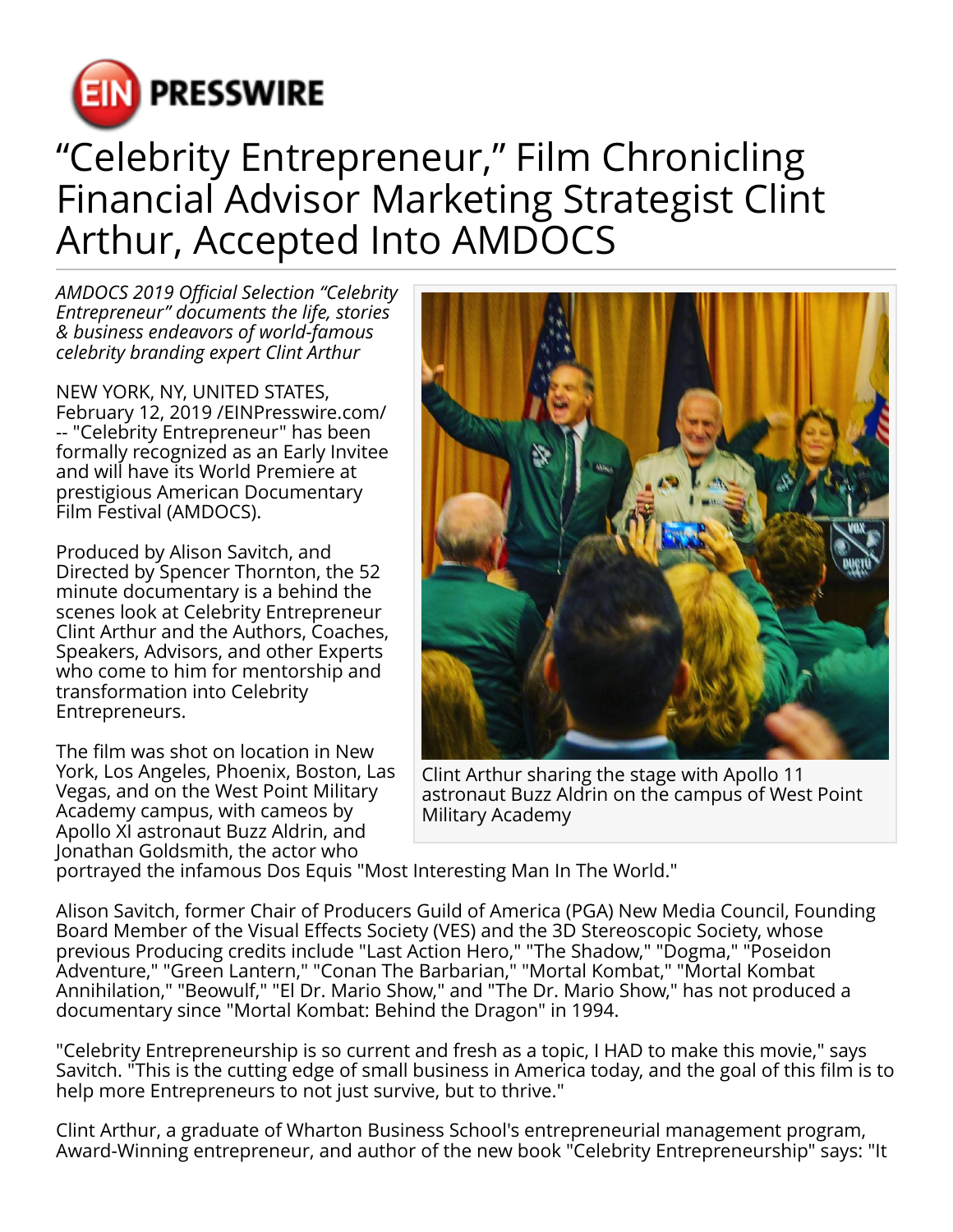is an honor to be recognized by such a prestigious festival for the hard work and vulnerability we all put into this movie. Entrepreneurship is a growing trend in America, and for the first time ever, this film explores the cutting edge methods we use to help gifted Experts stand out and succeed in a brutally competitive marketplace."

Because of his Wharton background, Clint Arthur's favorite clients are Financial Advisors: "I understand them so well, and know how to give them tools which accelerate their business, practice, and career immediately and powerfully."

Clint specializes in working with Financial Advisors to create marketing strategies that raise their Status and create Celebrity in the eyes of their customers & prospects. "Celebrity Entrepreneur" documents his renowned transformational events & experiences, which give Advisors & Entrepreneurial Experts priceless lifelong marketing assets that create instant credibility, and maximize their ability to close High-Ticket deals and eliminate resistance to their offers.



Clint Arthur has made more than 100 TV appearances to date, including on The Today Show and Fox Business Network



Clint Arthur on Good Day LA's "Money Monday", one of more than 100 local and national TV appearances

One of these celebrity-making events, "Speak At NASDAQ," allows Financial Service Experts to share their message at NASDAQ in New York City, position themselves as The Experts in their industry, and spread awareness of their expertise to more people.

## ££

Entrepreneurship is a growing trend in America ... this film explores the cutting edge methods we use to help gifted Experts stand out and succeed in a brutally competitive marketplace."

[AMDOCS 2019](https://www.americandocumentaryfilmfestival.com/) is set for March 29-April 4, 2019 in beautiful Palm Springs, California, and is sure to be one of the best events yet.

Financial Advisors interested in Clint Arthur's transformational experiences can apply for his mentorship at [FinancialAdvisorMarketingStrategy.com.](https://financialadvisormarketingstrategy.com)

*Clint Arthur*

Clint Arthur Celebrity Entrepreneur +1 212-888-2999 [email us here](http://www.einpresswire.com/contact_author/2600256) Visit us on social media: